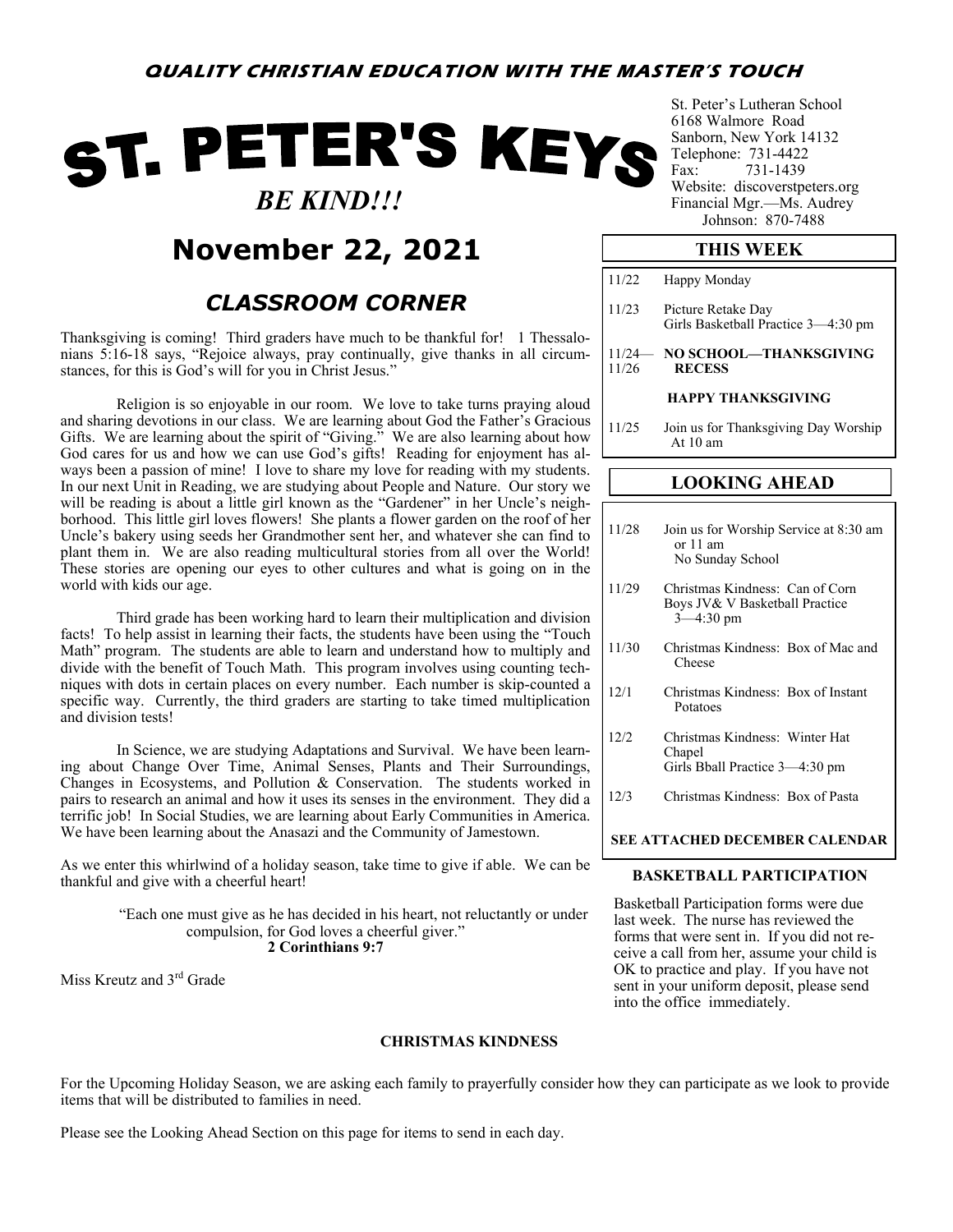#### **PICTURE RETAKES**

Picture Retake Day is tomorrow, Tuesday, November 23rd. If your child had their picture taken on October 6th, you should have received these photos or an "It's Not Too Late To Order" Card. If you would like a retake, please have your child bring in the picture package or card on Picture Retake Day.

If you have any questions, please contact INTER-STATE.COM/ORDER.



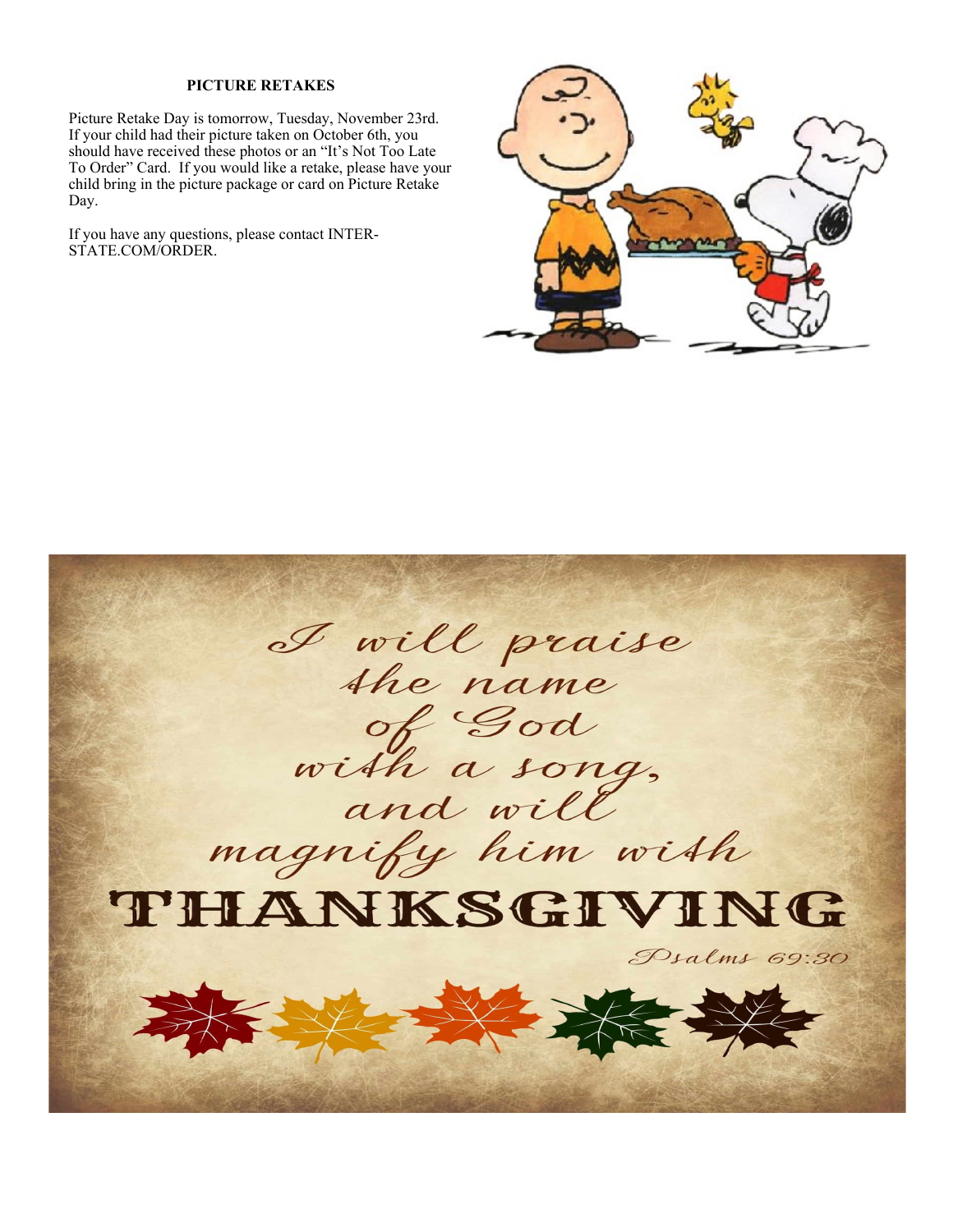Afterschool Slip should have been completed for Week of November 29th last week.

Please contact Mrs. Scibetta or the office with any changes.

Thank You!

#### **NO PIZZA THIS WEEK THANKSGIVING RECESS WEDNESDAY, NOVEMBER 24TH—FRIDAY, NOVEM-BER 26TH**